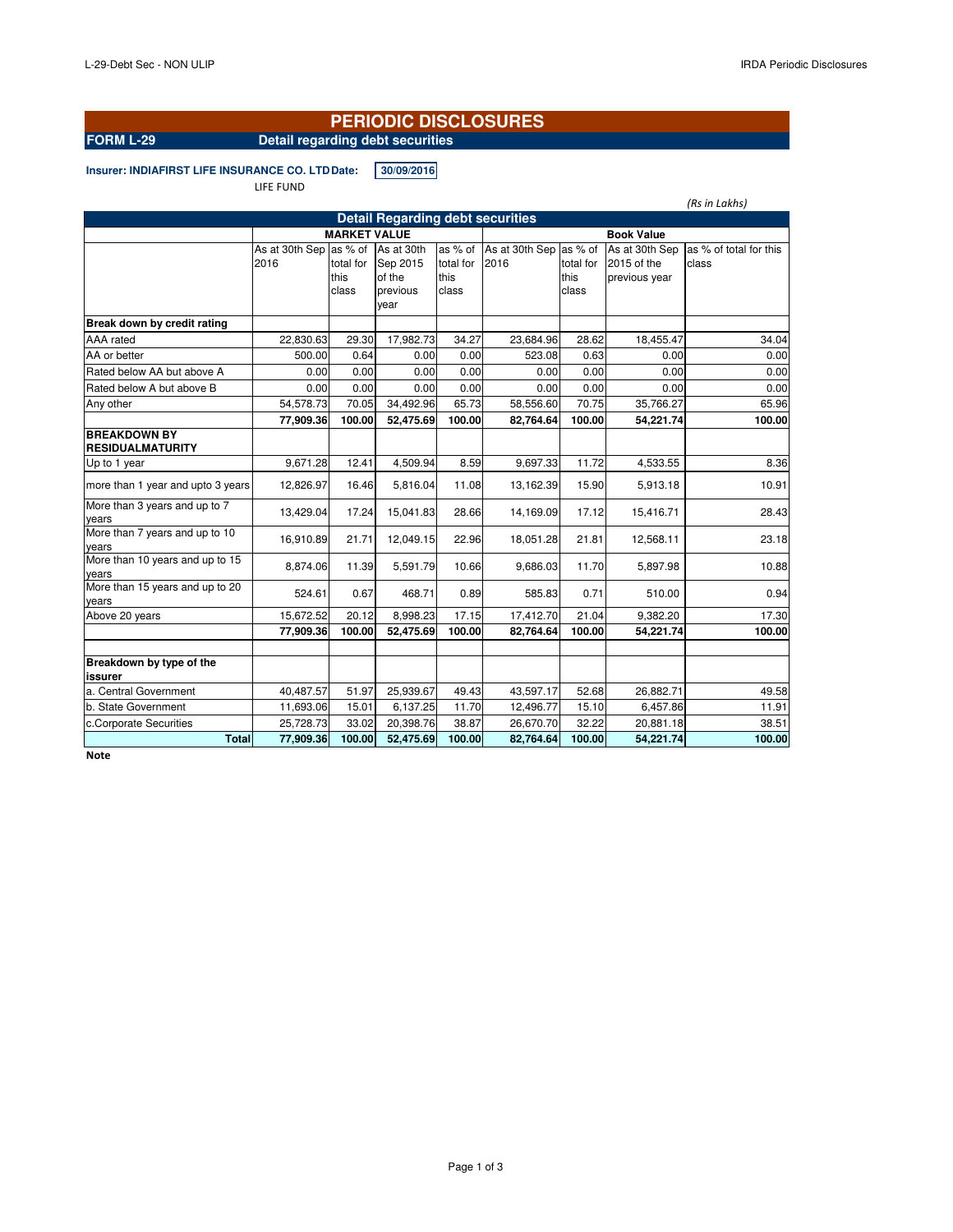### **PERIODIC DISCLOSURES**

# **FORM L-29 Detail regarding debt securities**

**Insurer: INDIAFIRST LIFE INSURANCE CO. LTD. Date: 30/09/2016**

PENSION AND GENERAL ANNUITY FUNDS

|                                                |                     |                                 |                                                   |                                    |                        |                                    |                                                   | (Rs in Lakhs)                   |  |
|------------------------------------------------|---------------------|---------------------------------|---------------------------------------------------|------------------------------------|------------------------|------------------------------------|---------------------------------------------------|---------------------------------|--|
| <b>Detail Regarding debt securities</b>        |                     |                                 |                                                   |                                    |                        |                                    |                                                   |                                 |  |
|                                                | <b>MARKET VALUE</b> |                                 |                                                   |                                    | <b>Book Value</b>      |                                    |                                                   |                                 |  |
|                                                | As at 30th Sep 2016 | as % of total<br>for this class | As at 30th<br>Sep 2015 of<br>the previous<br>year | as % of<br>total for<br>this class | As at 30th Sep<br>2016 | as % of<br>total for<br>this class | As at 30th<br>Sep 2015 of<br>the previous<br>year | as % of total<br>for this class |  |
| Break down by credit rating                    |                     |                                 |                                                   |                                    |                        |                                    |                                                   |                                 |  |
| AAA rated                                      | 2,35,856.75         | 47.97                           | 1,47,324.15                                       | 38.47                              | 2,43,787.58            | 47.74                              | 1,50,801.36                                       | 38.42                           |  |
| AA or better                                   | 20,834.85           | 4.24                            | 16,469.94                                         | 4.30                               | 21,687.88              | 4.25                               | 16,716.58                                         | 4.26                            |  |
| Rated below AA but above A                     | 0.00                | 0.00                            | 0.00                                              | 0.00                               | 0.00                   | 0.00                               | 0.00                                              | 0.00                            |  |
| Rated below A but above B                      | 0.00                | 0.00                            | 0.00                                              | 0.00                               | 0.00                   | 0.00                               | 0.00                                              | 0.00                            |  |
| Any other                                      | 2,34,939.41         | 47.79                           | 2,19,149.34                                       | 57.23                              | 2,45,181.57            | 48.01                              | 2,25,014.88                                       | 57.32                           |  |
|                                                | 4,91,631.02         | 100.00                          | 3,82,943.43                                       | 100.00                             | 5,10,657.03            | 100.00                             | 3,92,532.82                                       | 100.00                          |  |
| <b>BREAKDOWN BY</b><br><b>RESIDUALMATURITY</b> |                     |                                 |                                                   |                                    |                        |                                    |                                                   |                                 |  |
| Up to 1 year                                   | 2.229.69            | 0.45                            | 3.132.61                                          | 0.82                               | 2.249.97               | 0.44                               | 3.172.61                                          | 0.81                            |  |
| more than 1 year and upto 3<br>vears           | 56,162.62           | 11.42                           | 14,249.66                                         | 3.72                               | 57,883.55              | 11.34                              | 14,499.22                                         | 3.69                            |  |
| More than 3 years and up to 7<br>vears         | 3,12,364.20         | 63.54                           | 1,86,793.97                                       | 48.78                              | 3,22,886.14            | 63.23                              | 1,91,448.60                                       | 48.77                           |  |
| More than 7 years and up to<br>10 years        | 1,01,073.19         | 20.56                           | 1,21,209.71                                       | 31.65                              | 1,06,344.43            | 20.83                              | 1,24,779.70                                       | 31.79                           |  |
| More than 10 years and up to<br>15 years       | 18,816.31           | 3.83                            | 53,471.37                                         | 13.96                              | 20,203.16              | 3.96                               | 54,438.04                                         | 13.87                           |  |
| More than 15 years and up to<br>20 years       | 443.95              | 0.09                            | 3,543.42                                          | 0.93                               | 496.13                 | 0.10                               | 3,642.20                                          | 0.93                            |  |
| Above 20 years                                 | 541.06              | 0.11                            | 542.69                                            | 0.14                               | 593.65                 | 0.12                               | 552.45                                            | 0.14                            |  |
|                                                | 4,91,631.02         | 100.00                          | 3,82,943.43                                       | 100.00                             | 5,10,657.03            | 100.00                             | 3,92,532.82                                       | 100.00                          |  |
| Breakdown by type of the<br>issurer            |                     |                                 |                                                   |                                    |                        |                                    |                                                   |                                 |  |
| a. Central Government                          | 1,42,106.61         | 28.91                           | 1,61,164.30                                       | 42.09                              | 1,48,279.22            | 29.04                              | 1,65,690.91                                       | 42.21                           |  |
| b. State Government                            | 68.775.40           | 13.99                           | 40.489.29                                         | 10.57                              | 71,517.79              | 14.01                              | 40.960.17                                         | 10.43                           |  |
| c.Corporate Securities                         | 2,80,749.01         | 57.11                           | 1,81,289.84                                       | 47.34                              | 2,90,860.02            | 56.96                              | 1,85,881.75                                       | 47.35                           |  |
| <b>Total</b>                                   | 4,91,631.02         | 100.00                          | 3,82,943.43                                       | 100.00                             | 5,10,657.03            | 100.00                             | 3,92,532.82                                       | 100.00                          |  |

**Note**